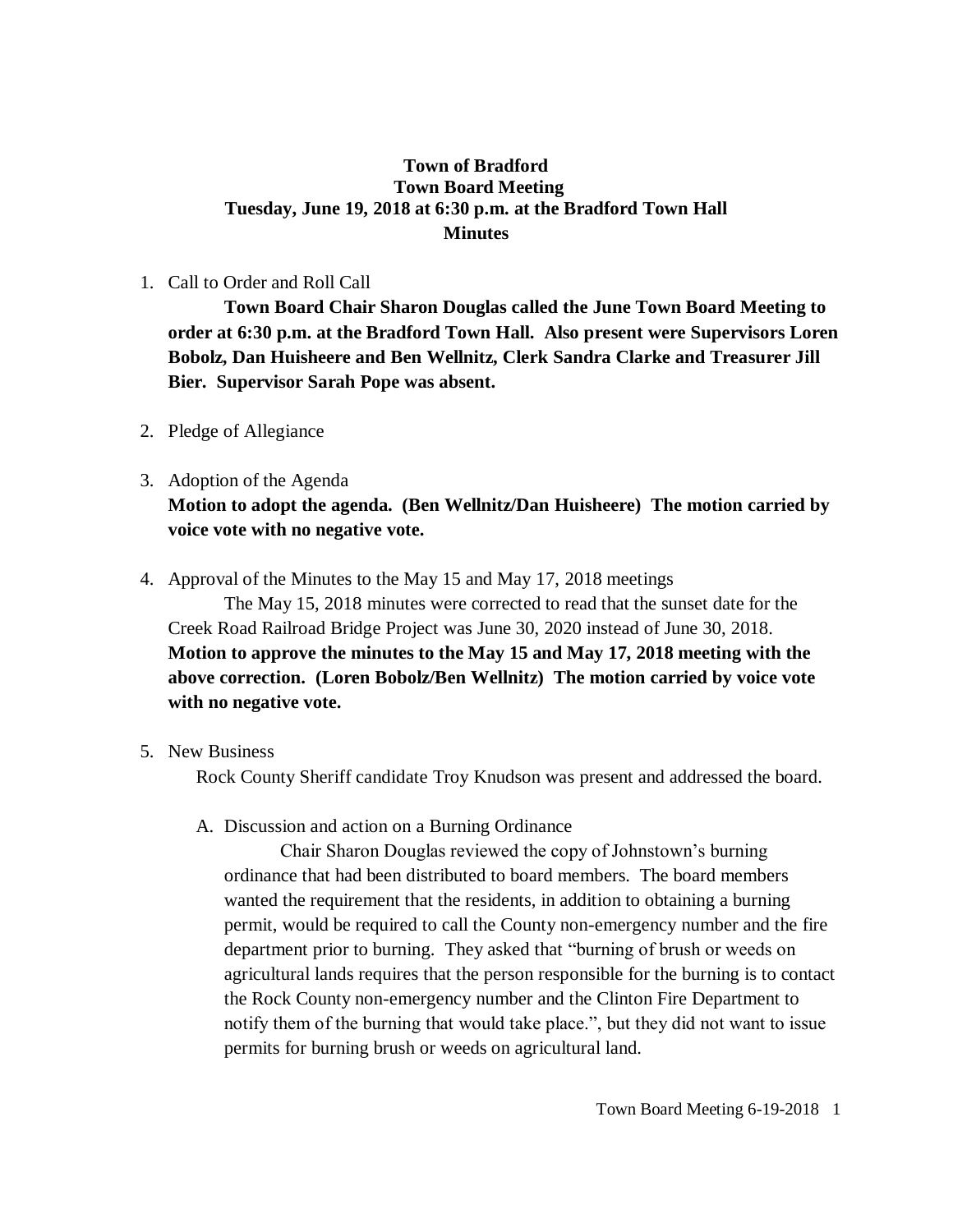**Motion to send a draft to Attorney David Moore to have him revise for an ordinance to approve for the next meeting. (Loren Bobolz/Dan Huisheere) The motion carried by voice vote with no negative vote.**

B. Discussion and possible action on possible changes to Section 4.9, J. Chapter One, the Zoning Ordinance of the Code of Ordinances regarding mobile home parks

Chair Sharon Douglas reported that Attorney Moore had set up a meeting with the owner of the mobile home park on Monday, June  $18<sup>th</sup>$  at 9:00 am at his office. Prior to the meeting Attorney Moore requested that Sharon Douglas and one other board member meet with him to set the goals they had for Mr. Merriam. Loren Bobolz and Sharon Douglas met with Attorney Moore on June 11<sup>th</sup> in his office. She reported that they discussed the potential for no further additions to be allowed to be built other than perhaps a small porch with no walls or roof and what they were going to do with the additions that had already been built. She added that the current building inspector stated that he would not go in the mobile home park and issue any permits due to the fact that he would not be able to see what they had done. She reported that they had also discussed the parking in the roadways and that there are not lot numbers on each trailer. Sharon Douglas stated that she had asked Fire Chief Gene Wright to look at the mobile home park and she had copies of Chief Wright's concerns. Chair Sharon Douglas reported that at the meeting with Attorney Moore and David Merriam they now have a plan in place.

Mr. Merriam is to send Attorney Moore a list of the current residents which is to include the name and lot number, who resides there and how many trailers are not occupied. He was requested to furnish the town with a monthly list of and to notify the town when someone vacates a trailer. Mr. Merriam is going to hire an electrician who will inspect the additions and all the furnaces in the trailers. He will have every trailers numbered. The brush/foliage, pallets and other debris will be cleaned up. Mr. Merriam is going to assign parking spaces to keep vehicles out of the roadway. Attorney Moore will prepare a letter that will state a clear list of mutual expectations and it will be sent to Mr. Merriam regarding the above issues to be taken care of. The Town will require a letter that he has completed all of the issues and after this a letter will go out to the mobile home park residents in English and Spanish.

Jill Bier stated that the dogs in the mobile home park are not being licensed and asked that they put a notice in the letter that they must obtain dog licenses and have the manager check the dogs for licenses.

**Motion to have Attorney Moore make the changes to Item 4.9 J. of the zoning ordinance that no additions other than a porch of the maximum size of 10' x** 

Town Board Meeting 6-19-2018 2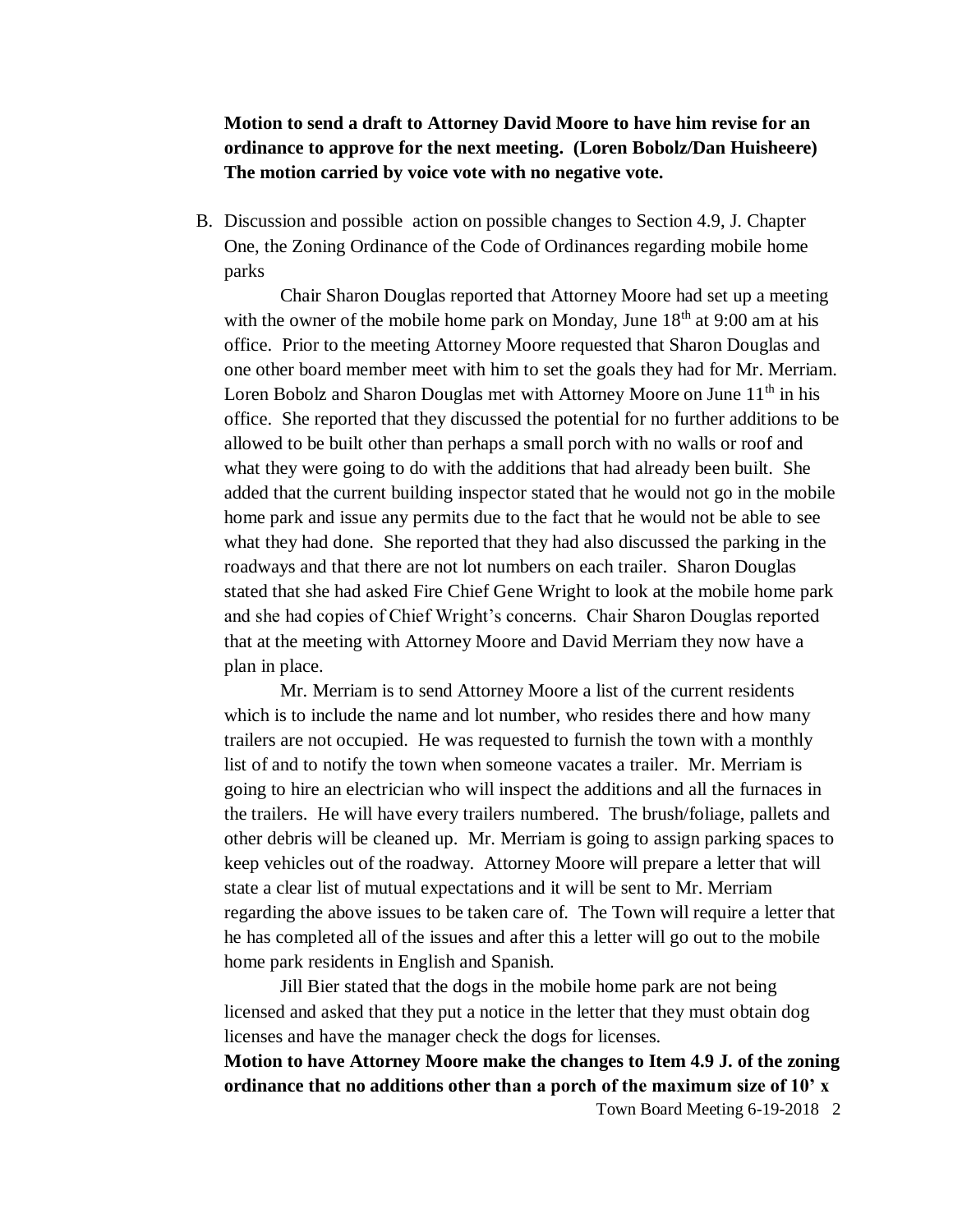## **12' with no walls or roof and with a required railing. (Ben Wellnitz/Dan Huisheere) The motion carried by voice vote with no negative vote.**

A Rock County Sheriff Deputy was present and asked if there were any questions or concerns and there were none.

Rock County Sheriff candidate Gary Groelle addressed the board.

C. Discussion and action on report by Fire District Representative

Loren Bobolz presented the minutes to the Fire District Board meeting. Chair Sharon Douglas reported that their committee had met on June  $11<sup>th</sup>$ and those present were Sharon Douglas, Chief Wright and David Brandl. Chief Wright had reported that he was re-doing the training policies. He also discussed that recruitment will start at the end of this summer and he wants to start a Fire Academy which would be held at the Beloit Fire Station. He would go to local high schools to recruit. He reported that it takes about 3 years to train a new paramedic. He reported that the cost for Fire 1 and 2is state funded and is about \$1,500 for an EMT and a paramedic is about \$3,000. There will be a committee set-up within the department for Safety, EMS and Fire Training and for hiring. Sharon Douglas reported that they would not be meeting in July but would meet on the second Monday in August and would be working on the budget. She added that she would like Sandra Clarke to come to the budget meeting. The Fire Department received the Alliant Grant for \$1600.00 which will be used toward batteries. Later this fall Chief Wright will apply for a FEMA and DNR grant.

In the future they can hire a fire chief from outside the district part time or hire "in house" or ask Chief Wright to stay until they can get someone trained. Two firemen are now going to be paramedics. The budget is on track so there shouldn't be any short falls.

D. Discussion and possible action on Fire District Agreement

Chair Sharon Douglas reported that Attorney Moore was concerned about the title of "Treasurer" so they are changing it to "Bookkeeper".

E. Discussion and action on Zoning Officer Report

**A zoning and building permit was issued to Erik Repaal for a new house on Waite Road. A zoning permit was issued to Sharon Douglas for a carport. A zoning and building permit was issued to Robert Maly for a new deck and garage at 10607 E. Waite Road. A zoning and building permit was issued to Gary Gilbank for a 3,000 sq. ft. addition at 10027 E. Waite Road.**

Town Board Meeting 6-19-2018 3 F. Discussion and action on Supervisors' evaluation of their sections of roads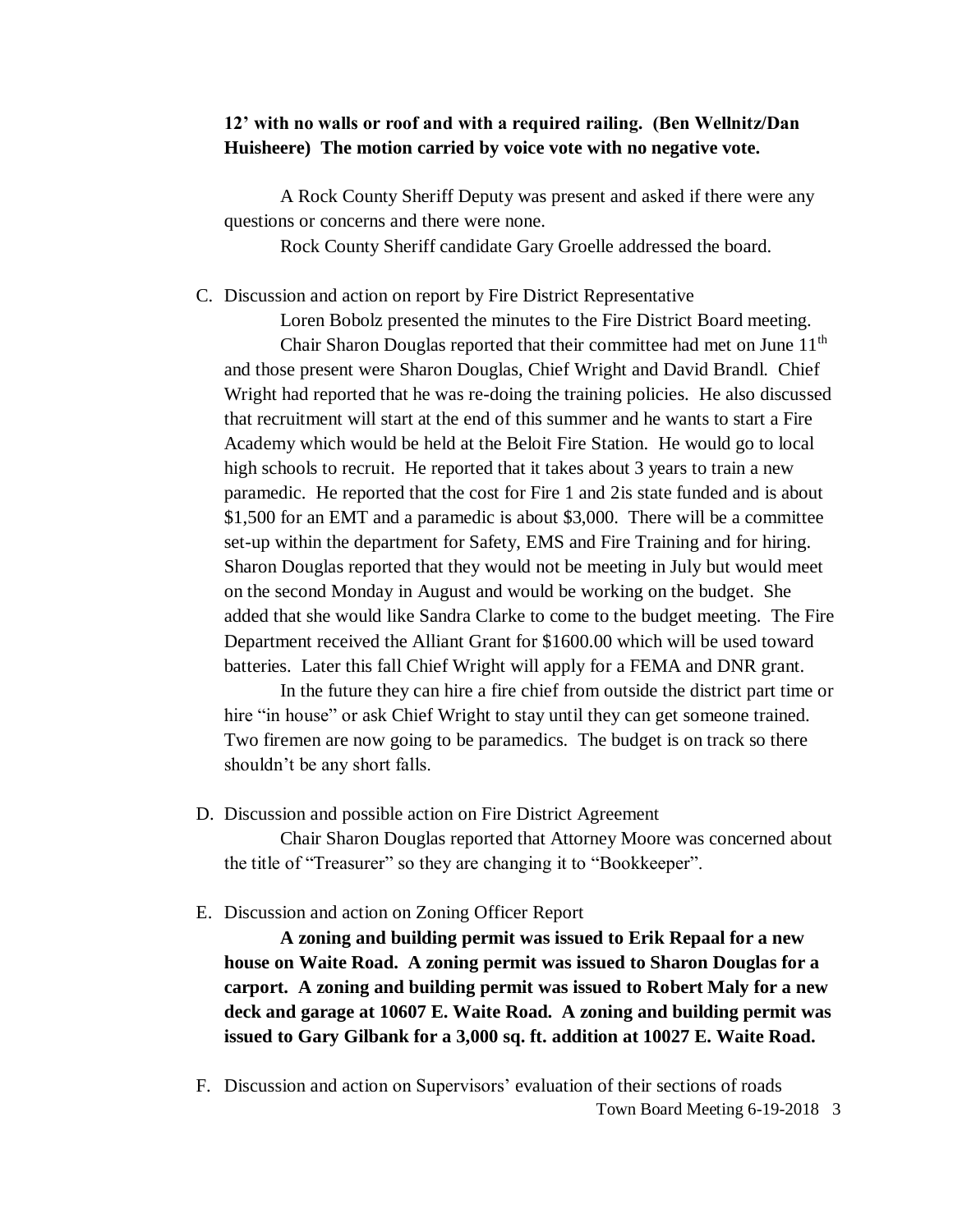Dan Huisheere reported that at the corner of Larsen Road and Carvers Rock Road there is brush and a pine tree north of the driveway that need to be trimmed. He suggested that take a look at the ditch there also.

Minkey Road between Hughes' and Minkey's needs ditching and by Bob Hahn's. Loren Bobolz said that he would put cold patch in the bump on the culvert to the east on Minkey Road.

Sharon Douglas reported that Bryce Nass put up the new guard rail on the Creek Road culvert just west of Carvers Rock Road and there is one part to be ordered. He cleaned out the debris in the culvert on Carvers Rock Road by the park and along Carvers Rock Road and Creek Road from the storm. Bryce Nass and his crew cleared brush on Emerald Grove Road.

Ben Wellnitz will get grass seed for the area cleared on Emerald Grove Road.

G. Discussion and action on roadwork, including but not limited to tree trimming, culvert repair and replacement, ditching, shouldering, maintenance including replacement of signs and posts, paver repair, pot hole filling, Creek Road and Emerald Grove Bridge Projects, 5-year Capital Improvement Plan

Areas to have Bryce Nass trim trees and brush were discussed. They included Carvers Rock Road on the west side north of the new culvert north of Town Hall Road, Larsen and Carvers Rock Road corner on the north side, Creek Road from Carvers Rock Road to Roehl's and hanging branches on walnut trees.

The owner of the property on the southwest corner of the Creek and Carvers Rock Road intersection will need to move the wood he cut up and left in the right of way. Chair Sharon Douglas will contact him.

Chair Sharon Douglas asked the board members to submit their lists of priorities for the Capital Improvement Plan to her before the July meeting. They discussed the possibility of pulverizing some of the less travels and worse roads including Milner, the south end of Odling and Dunn Roads.

Chair Sharon Douglas asked the board members to have their lists of areas needing shouldering and their maps of the areas for the next meeting.

Chair Sharon Douglas reported that she and Wayne had put up the Reid and Creek Road sign and removed the rough road signs and Wayne Douglas replaced the post and stop sign broken off by the mail truck by the post office.

Chair Sharon Douglas passed out copies of the correspondence from Ellery Schafer from Jewell Engineering regarding the status of the speed limit for the Creek Road Bridge replacement. She added that she did not believe the state has decided on the 25 mph versus the 50 mph limit. She added that they are close on whether the sunset date can be changed to August  $30<sup>th</sup>$ ,  $2020$ .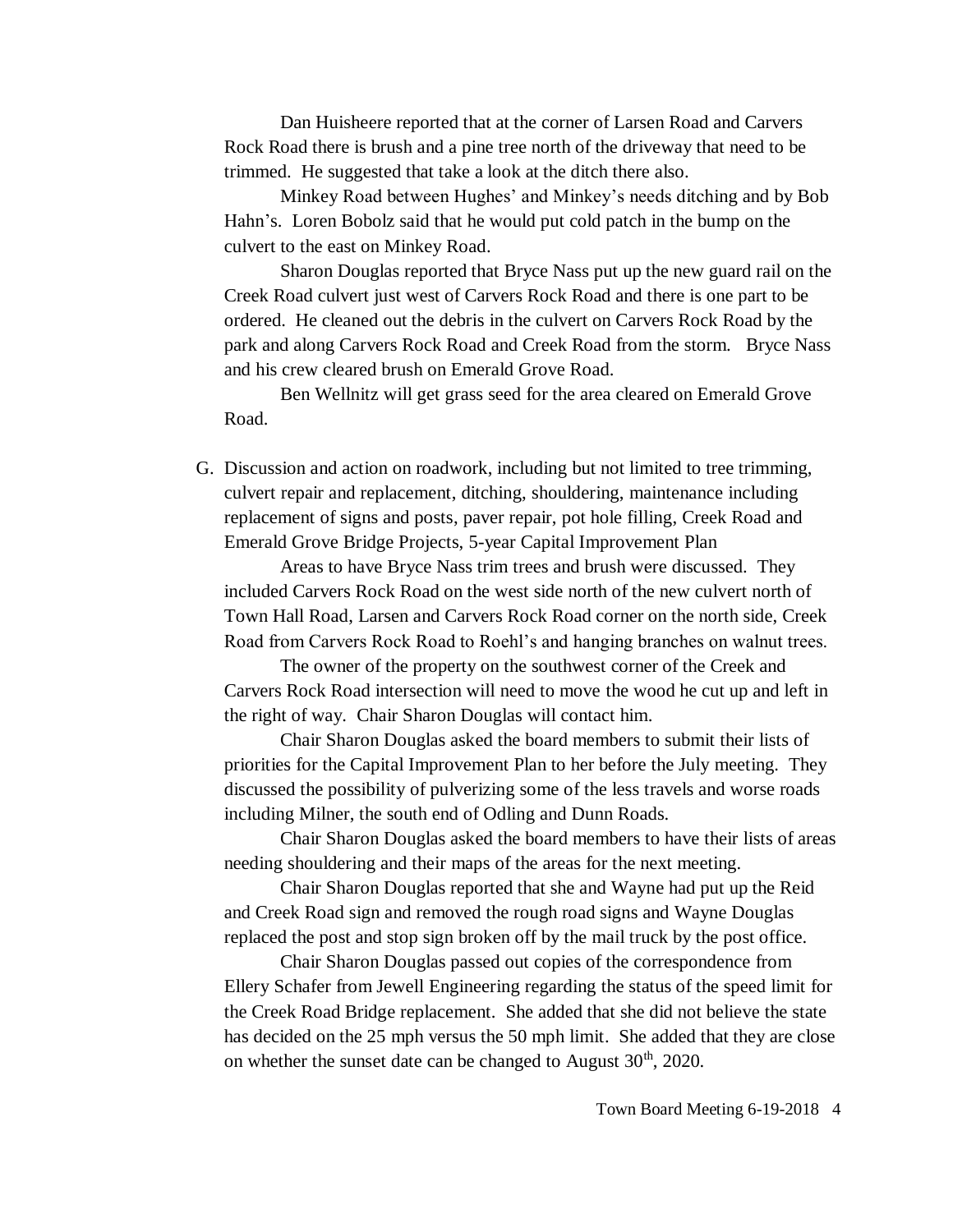Chair Sharon Douglas reported that the cost for the design of the Emerald Grove Road Railroad Bridge is around \$133,000. She added that at last month's meeting Ron Duffy had asked Duane Jorgenson if there was a bridge in Green County similar to the Emerald Grove Road Bridge and if he could compare the design costs of the two. Duane Jorgenson reported that the bridge in Green County was similar and the design cost for it was originally \$170,000 but came back at around \$150,000. Duane Jorgenson had stated that according to the state, the original estimate for the design of the Emerald Grove Road Bridge that was given as \$63,000 was not accurate.

Sharon Douglas passed out a list of the roads that had been pot hole filled. Bill Johns presented bills for the Creek Road extra work for \$2850, the Waite Road stop sign for \$500, the Creek Road and Reid Road stop sign for \$500, the northwest corner of B-C Townline Road for \$2500, B-C Townline Road paver repair for \$9485 to be split with the Town of Clinton, Waite Road reconstruction for \$27,578.76 and the B-C Townline Road culvert for \$2472.50.

- H. Discussion and action on Town Hall Repair Committee Report **Loren Bobolz will call about the cement pad and steps coming for the east ramp. The board agreed to order a summer fill for the propane tank**.
- I. Discussion and action on approval of Driveway Permit Applications None received.
- J. Discussion and action on approval of Utility Permit Application None received.
- K. Discussion and action on Operators Licenses applications received The clerk reported that she had received Operator's License applications from Aislinn Rufer, Debra Schmidt and Jessica Walker for Cecelia's Golf Course and had completed the record checks and they were ready for approval. **Motion to approve the Operator's Licenses for Aislinn Rufer, Debra Schmidt and Jessica Walker. (Loren Bobolz/Ben Wellnitz) The motion carried by voice vote with no negative vote.**
- L. Discussion and action on approval of Liquor License applications for Hat Rack Tap Inc. for Hat Rack Tap and JW Golf LLC for Cecelia's Golf Course **Motion to approve the Class B Beer and Liquor Licenses for Hat Rack Tap Inc. for Hat Rack Tap and for JW Golf LLC for Cecelia's Golf Course. (Dan Huisheere/Loren Bobolz) The motion carried by voice vote with no negative vote.**